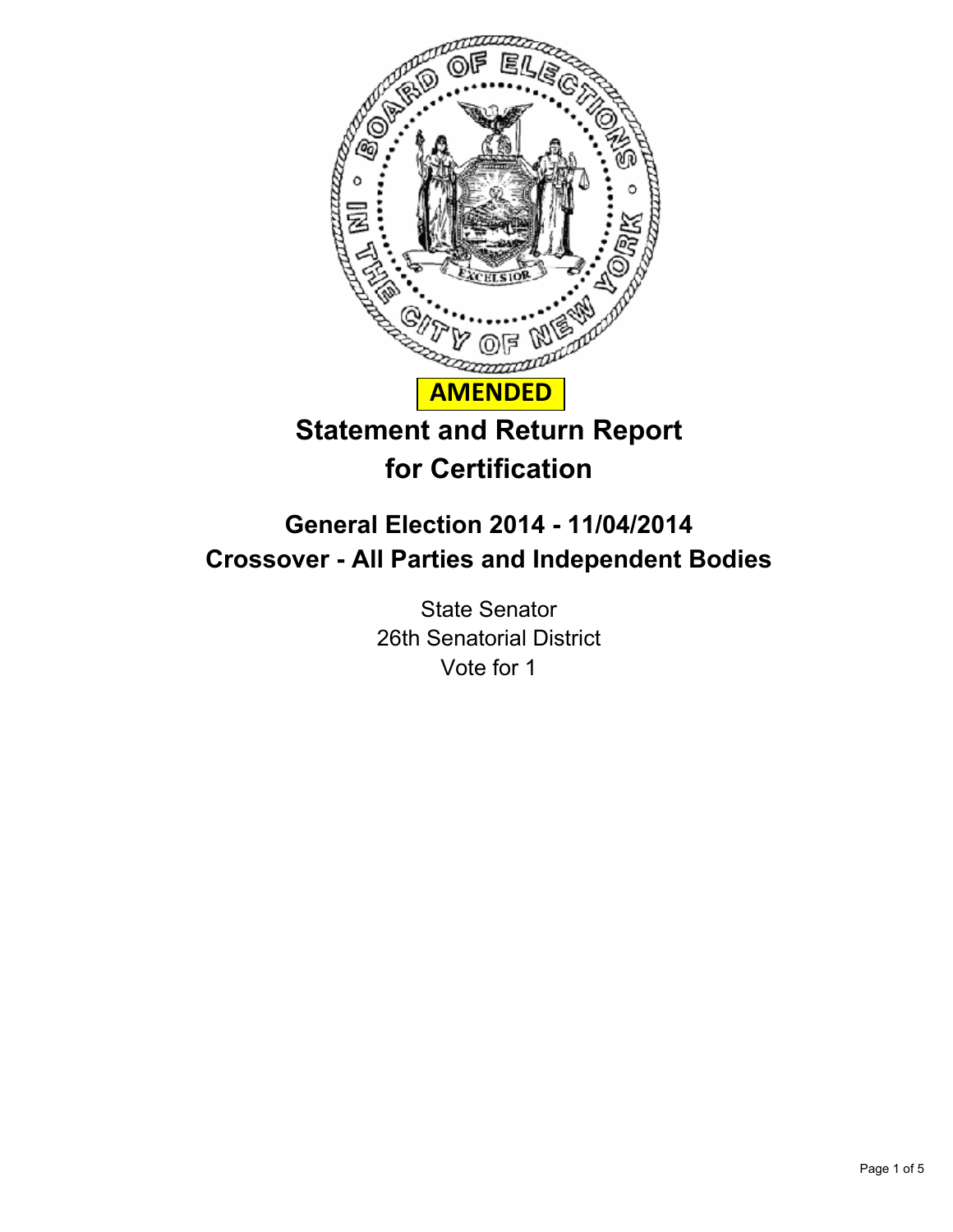

## **New York County**

| PUBLIC COUNTER                                           | 23,225         |
|----------------------------------------------------------|----------------|
| <b>EMERGENCY</b>                                         | 1              |
| <b>ABSENTEE/MILITARY</b>                                 | 560            |
| FEDERAL                                                  | 339            |
| <b>AFFIDAVIT</b>                                         | 389            |
| <b>Total Ballots</b>                                     | 24,514         |
| Less - Inapplicable Federal/Special Presidential Ballots | (339)          |
| <b>Total Applicable Ballots</b>                          | 24,175         |
| DANIEL SQUADRON (DEMOCRATIC)                             | 16,083         |
| WAVE CHAN (REPUBLICAN)                                   | 3,392          |
| DANIEL SQUADRON (WORKING FAMILIES)                       | 2,973          |
| ALEC BALDWIN (WRITE-IN)                                  | 1              |
| <b>ANTHONY WIENER (WRITE-IN)</b>                         | $\mathbf{1}$   |
| <b>BEN CARSON (WRITE-IN)</b>                             | $\mathbf{1}$   |
| BEN SCHAFFER (WRITE-IN)                                  | $\mathbf{1}$   |
| BRADFORD J. SUSSMAN (WRITE-IN)                           | $\mathbf{1}$   |
| <b>BRUCE LEVIN (WRITE-IN)</b>                            | 1              |
| CHRIS RASTMAN (WRITE-IN)                                 | 1              |
| DAVE BROCK (WRITE-IN)                                    | $\mathbf{1}$   |
| HARVEY MILK (WRITE-IN)                                   | 1              |
| MICHAEL HALPERT (WRITE-IN)                               | 1              |
| RALPH NADER (WRITE-IN)                                   | $\mathbf 1$    |
| ROCKY RUSSO (WRITE-IN)                                   | 1              |
| SAL FRAGLIOSSI (WRITE-IN)                                | 1              |
| SHERMAN SONG (WRITE-IN)                                  | $\mathbf 1$    |
| STEVE GREER (WRITE-IN)                                   | 1              |
| THOMAS SIRACUSE (WRITE-IN)                               | $\mathbf{1}$   |
| UNATTRIBUTABLE WRITE-IN (WRITE-IN)                       | 13             |
| <b>WILLIAM CLINTON (WRITE-IN)</b>                        | $\mathbf{1}$   |
| YI CHUN LIU (WRITE-IN)                                   | $\overline{2}$ |
| <b>Total Votes</b>                                       | 22,480         |
| Unrecorded                                               | 1,695          |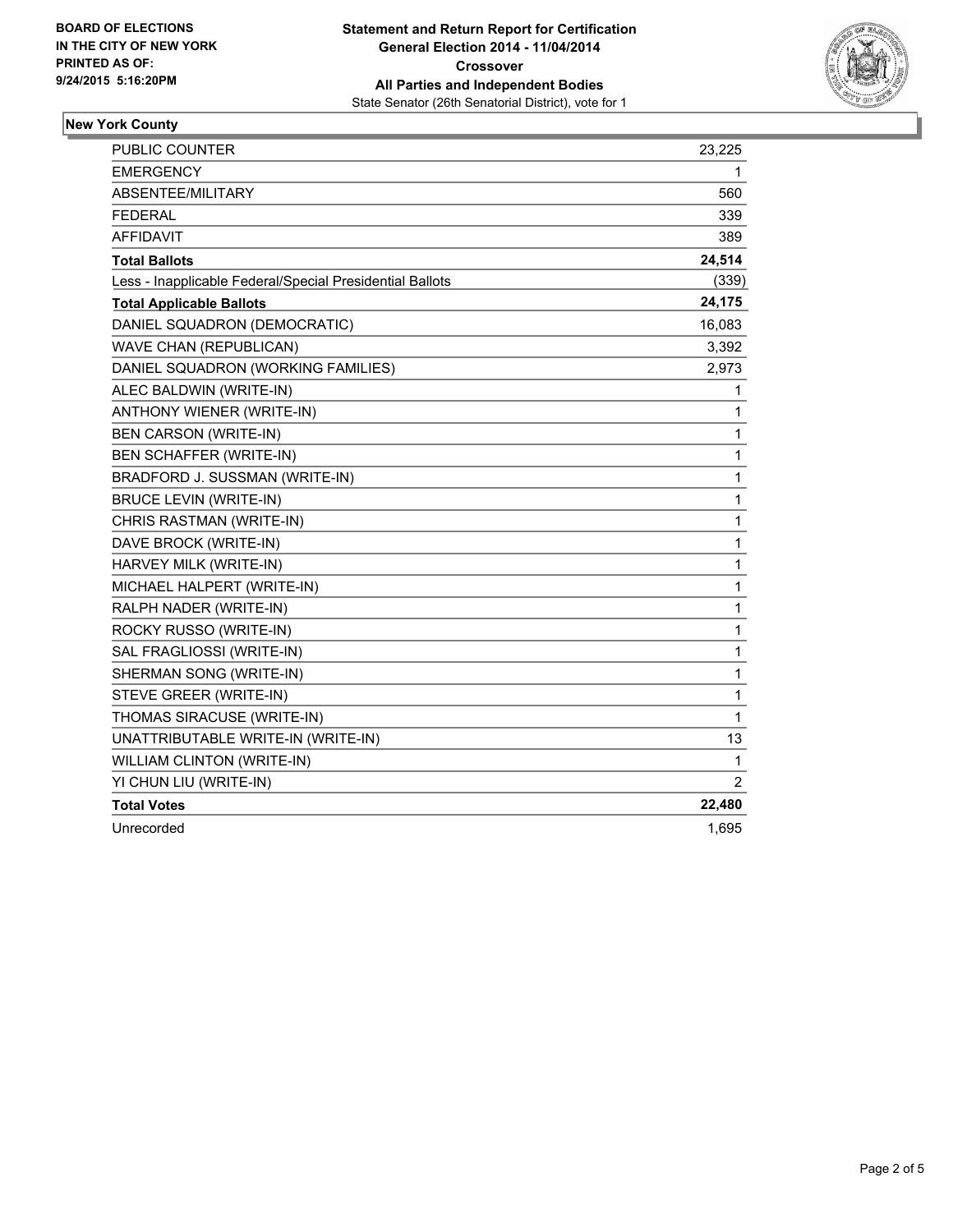

### **Kings County**

| PUBLIC COUNTER                                           | 15,193       |
|----------------------------------------------------------|--------------|
| <b>EMERGENCY</b>                                         | 0            |
| ABSENTEE/MILITARY                                        | 359          |
| FEDERAL                                                  | 206          |
| <b>AFFIDAVIT</b>                                         | 260          |
| <b>Total Ballots</b>                                     | 16,018       |
| Less - Inapplicable Federal/Special Presidential Ballots | (206)        |
| <b>Total Applicable Ballots</b>                          | 15,812       |
| DANIEL SQUADRON (DEMOCRATIC)                             | 10,086       |
| <b>WAVE CHAN (REPUBLICAN)</b>                            | 1,675        |
| DANIEL SQUADRON (WORKING FAMILIES)                       | 3,317        |
| AMELIA EARHARDT (WRITE-IN)                               | 1            |
| ANDREW REYNOLDS (WRITE-IN)                               | 1            |
| <b>AVIGDOR MILLER (WRITE-IN)</b>                         | 5            |
| BARRY ALLEN (WRITE-IN)                                   | $\mathbf{1}$ |
| CAMERON WEBER (WRITE-IN)                                 | $\mathbf 1$  |
| DAVID NEIDERMAN (WRITE-IN)                               | 1            |
| DEAN HADDOCH (WRITE-IN)                                  | $\mathbf{1}$ |
| JOE PORCELLI (WRITE-IN)                                  | $\mathbf{1}$ |
| KATHERINE L RAFFA (WRITE-IN)                             | $\mathbf{1}$ |
| MARTIN J. CONNOR (WRITE-IN)                              | 5            |
| MELLISSA CRUTCHFIELD (WRITE-IN)                          | $\mathbf{1}$ |
| MICHAEL MEIMER (WRITE-IN)                                | 1            |
| MIKE GORDON (WRITE-IN)                                   | 1            |
| STEVEN LANDIS (WRITE-IN)                                 | 1            |
| TIMOTHY ROBERTS (WRITE-IN)                               | 1            |
| TOM CUNNINGHAM (WRITE-IN)                                | $\mathbf{1}$ |
| UNATTRIBUTABLE WRITE-IN (WRITE-IN)                       | 13           |
| YOSSI GLUCK (WRITE-IN)                                   | 1            |
| YUSSAR AROFAT (WRITE-IN)                                 | 1            |
| <b>Total Votes</b>                                       | 15,117       |
| Unrecorded                                               | 695          |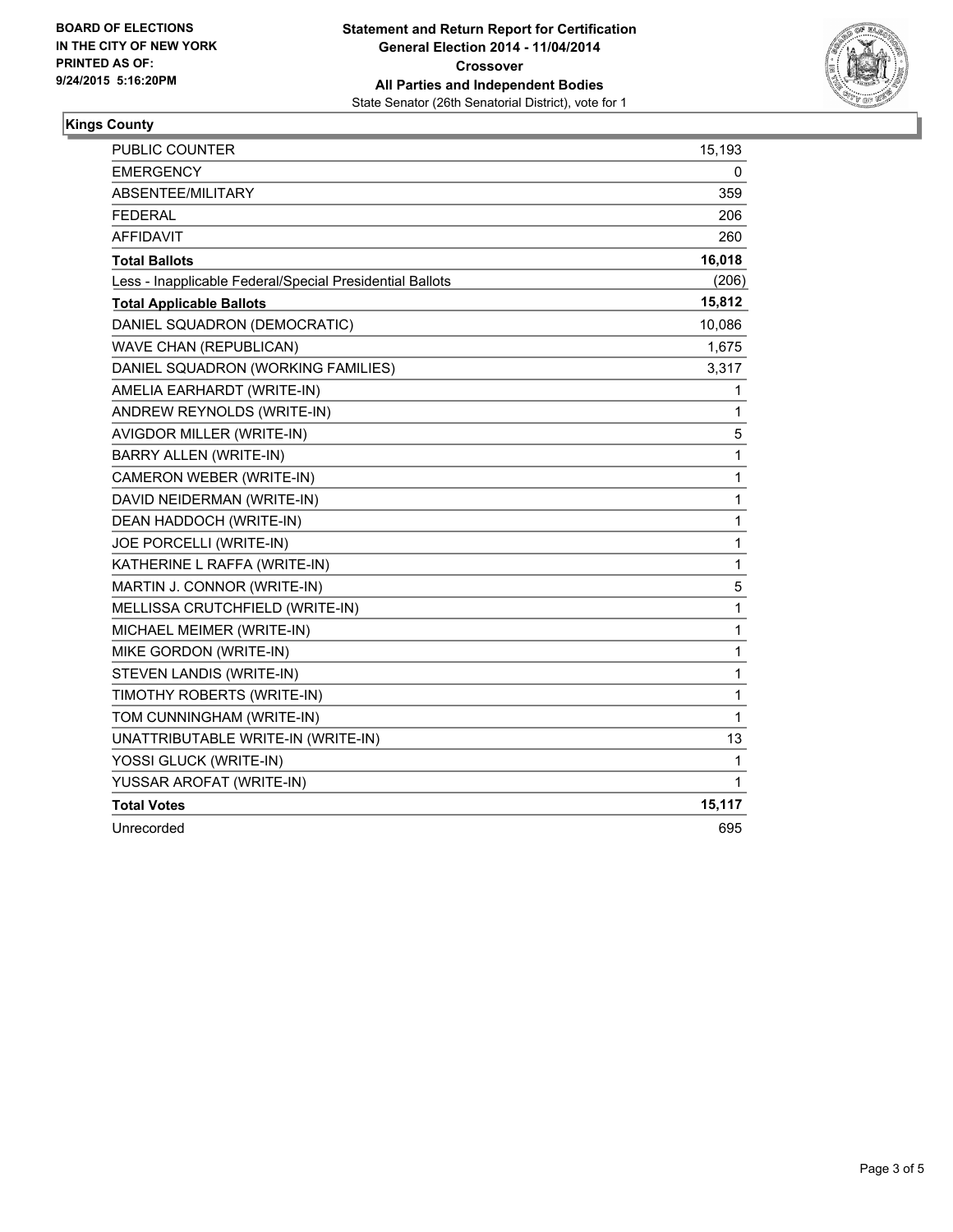

#### **Total for State Senator (26th Senatorial District)**

| <b>PUBLIC COUNTER</b>                                    | 38,418         |
|----------------------------------------------------------|----------------|
| EMERGENCY                                                | 1              |
| <b>ABSENTEE/MILITARY</b>                                 | 919            |
| <b>FEDERAL</b>                                           | 545            |
| AFFIDAVIT                                                | 649            |
| <b>Total Ballots</b>                                     | 40,532         |
| Less - Inapplicable Federal/Special Presidential Ballots | (545)          |
| <b>Total Applicable Ballots</b>                          | 39,987         |
| DANIEL SQUADRON (DEMOCRATIC)                             | 26,169         |
| WAVE CHAN (REPUBLICAN)                                   | 5,067          |
| DANIEL SQUADRON (WORKING FAMILIES)                       | 6,290          |
| ALEC BALDWIN (WRITE-IN)                                  | 1              |
| AMELIA EARHARDT (WRITE-IN)                               | 1              |
| ANDREW REYNOLDS (WRITE-IN)                               | 1              |
| ANTHONY WIENER (WRITE-IN)                                | 1              |
| AVIGDOR MILLER (WRITE-IN)                                | 5              |
| BARRY ALLEN (WRITE-IN)                                   | 1              |
| BEN CARSON (WRITE-IN)                                    | 1              |
| BEN SCHAFFER (WRITE-IN)                                  | 1              |
| BRADFORD J. SUSSMAN (WRITE-IN)                           | 1              |
| <b>BRUCE LEVIN (WRITE-IN)</b>                            | $\mathbf{1}$   |
| CAMERON WEBER (WRITE-IN)                                 | 1              |
| CHRIS RASTMAN (WRITE-IN)                                 | 1              |
| DAVE BROCK (WRITE-IN)                                    | 1              |
| DAVID NEIDERMAN (WRITE-IN)                               | 1              |
| DEAN HADDOCH (WRITE-IN)                                  | 1              |
| HARVEY MILK (WRITE-IN)                                   | 1              |
| JOE PORCELLI (WRITE-IN)                                  | 1              |
| KATHERINE L RAFFA (WRITE-IN)                             | 1              |
| MARTIN J. CONNOR (WRITE-IN)                              | 5              |
| MELLISSA CRUTCHFIELD (WRITE-IN)                          | 1              |
| MICHAEL HALPERT (WRITE-IN)                               | 1              |
| MICHAEL MEIMER (WRITE-IN)                                | 1              |
| MIKE GORDON (WRITE-IN)                                   | 1              |
| RALPH NADER (WRITE-IN)                                   | 1              |
| ROCKY RUSSO (WRITE-IN)                                   | 1              |
| SAL FRAGLIOSSI (WRITE-IN)                                | 1              |
| SHERMAN SONG (WRITE-IN)                                  | 1              |
| STEVE GREER (WRITE-IN)                                   | 1              |
| STEVEN LANDIS (WRITE-IN)                                 | 1              |
| THOMAS SIRACUSE (WRITE-IN)                               | 1              |
| TIMOTHY ROBERTS (WRITE-IN)                               | 1              |
| TOM CUNNINGHAM (WRITE-IN)                                | 1              |
| UNATTRIBUTABLE WRITE-IN (WRITE-IN)                       | 26             |
| WILLIAM CLINTON (WRITE-IN)                               | 1              |
| YI CHUN LIU (WRITE-IN)                                   | $\overline{2}$ |